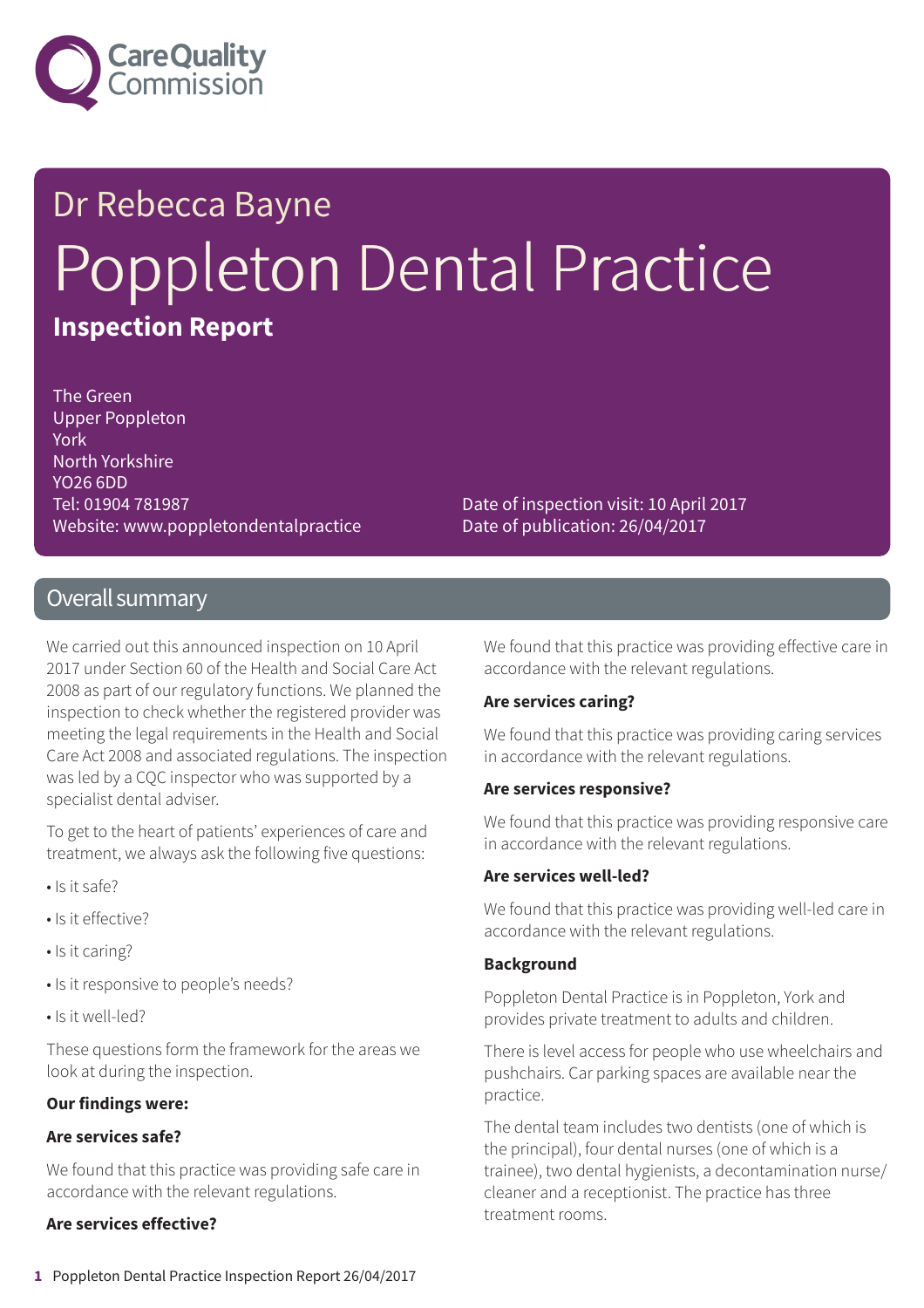## Summary of findings

The practice is owned by an individual who is the principal dentist there. They have legal responsibility for meeting the requirements in the Health and Social Care Act 2008 and associated regulations about how the practice is run.

On the day of inspection we collected 14 CQC comment cards filled in by patients. This information gave us a positive view of the practice.

During the inspection we spoke with two dentists, three dental nurses and the receptionist. We looked at practice policies and procedures and other records about how the service is managed.

The practice is open:

Monday, Wednesday, Thursday, Friday 9am – 5:30pm

Tuesday 9am – 7pm.

### **Our key findings were:**

- The practice was clean and well maintained.
- The practice had infection control procedures which reflected published guidance.
- Staff knew how to deal with emergencies. Appropriate medicines and life-saving equipment were available.
- The practice had systems to help them manage risk.
- The practice had suitable safeguarding processes and staff knew their responsibilities for safeguarding adults and children.
- The practice had thorough staff recruitment procedures.
- The clinical staff provided patients' care and treatment in line with current guidelines.
- Staff treated patients with dignity and respect and took care to protect their privacy and personal information.
- The appointment system met patients' needs.
- The practice had effective leadership. Staff felt involved and supported and worked well as a team.
- The practice asked staff and patients for feedback about the services they provided.
- The practice dealt with complaints positively and efficiently.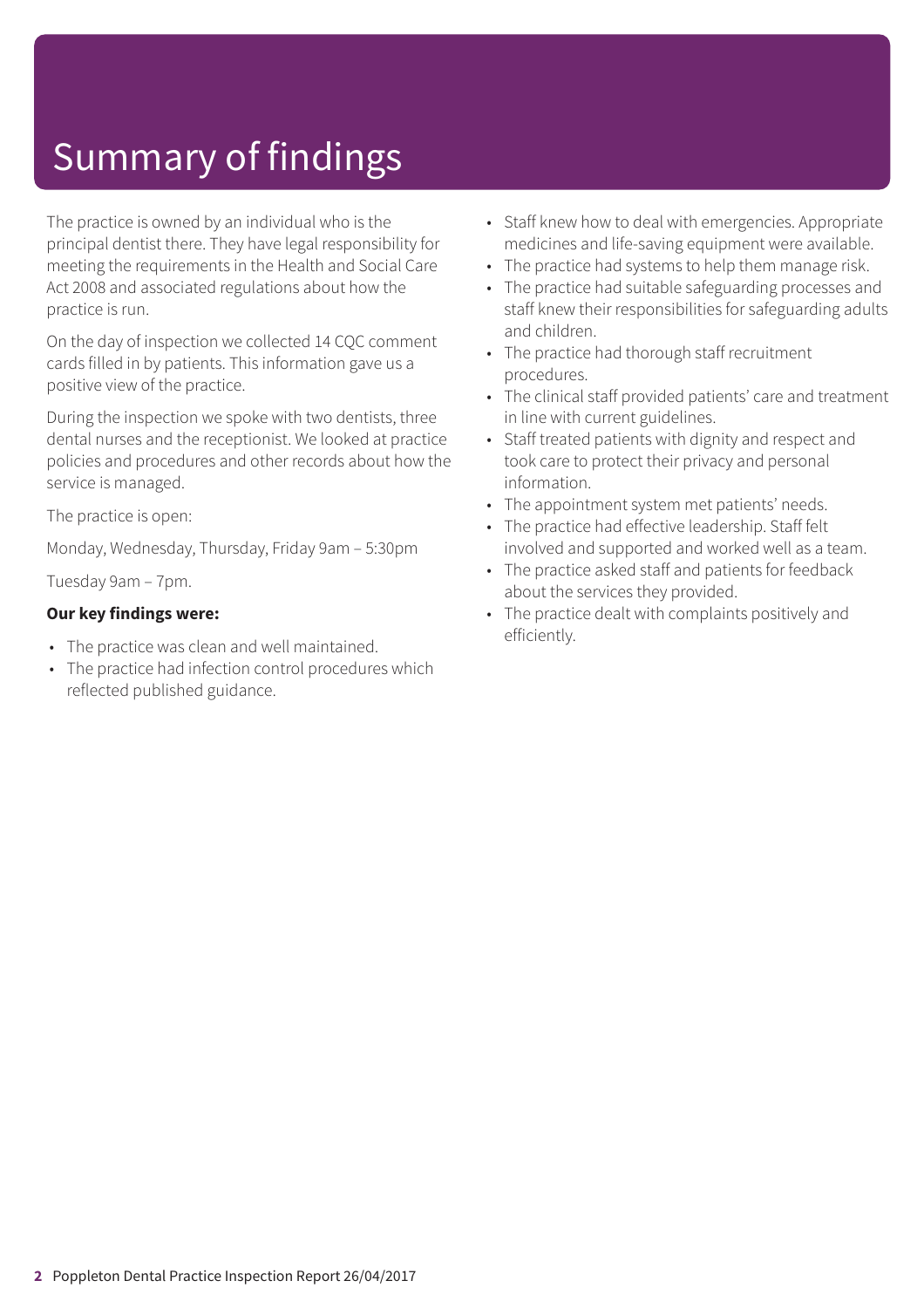## Summary of findings

## The five questions we ask about services and what we found

We always ask the following five questions of services.

## **Are services safe?**

| We always ask the following five questions of services.                                                                                                                                                                                                                                                                                                                                                                                                                                                                                                            |                  |  |
|--------------------------------------------------------------------------------------------------------------------------------------------------------------------------------------------------------------------------------------------------------------------------------------------------------------------------------------------------------------------------------------------------------------------------------------------------------------------------------------------------------------------------------------------------------------------|------------------|--|
| Are services safe?<br>We found that this practice was providing safe care in accordance with the relevant regulations.                                                                                                                                                                                                                                                                                                                                                                                                                                             | <b>No action</b> |  |
| The practice had systems and processes to provide safe care and treatment. They used learning<br>from incidents and complaints to help them improve.                                                                                                                                                                                                                                                                                                                                                                                                               |                  |  |
| Staff received training in safeguarding and knew how to recognise the signs of abuse and how to<br>report concerns.                                                                                                                                                                                                                                                                                                                                                                                                                                                |                  |  |
| Staff were qualified for their roles and the practice completed essential recruitment checks.                                                                                                                                                                                                                                                                                                                                                                                                                                                                      |                  |  |
| Premises and equipment were clean and properly maintained. The practice followed national<br>guidance for cleaning, sterilising and storing dental instruments.                                                                                                                                                                                                                                                                                                                                                                                                    |                  |  |
| The practice had suitable arrangements for dealing with medical and other emergencies.                                                                                                                                                                                                                                                                                                                                                                                                                                                                             |                  |  |
| <b>Are services effective?</b><br>We found that this practice was providing effective care in accordance with the relevant<br>regulations.                                                                                                                                                                                                                                                                                                                                                                                                                         | <b>No action</b> |  |
| The dentists assessed patients' needs and provided care and treatment in line with recognised<br>guidance. Patients described the treatment they received as marvellous, exceptional and caring.<br>The dentists discussed treatment with patients so they could give informed consent and<br>recorded this in their records.                                                                                                                                                                                                                                      |                  |  |
| The practice had clear arrangements when patients needed to be referred to other dental or<br>health care professionals.                                                                                                                                                                                                                                                                                                                                                                                                                                           |                  |  |
| The practice supported staff to complete training relevant to their roles and had systems to help<br>them monitor this.                                                                                                                                                                                                                                                                                                                                                                                                                                            |                  |  |
| <b>Are services caring?</b><br>We found that this practice was providing caring services in accordance with the relevant<br>regulations.                                                                                                                                                                                                                                                                                                                                                                                                                           | <b>No action</b> |  |
| We received feedback about the practice from 14 people. Patients were positive about all<br>aspects of the service the practice provided. They told us staff were kind, professional and<br>communicated well. They said that they were given information to make informed decisions<br>about their treatment and felt the staff went above and beyond to help out of normal working<br>hours, and they said their dentist listened to them. Patients commented that they made them<br>feel at ease, especially when they were anxious about visiting the dentist. |                  |  |
| We saw that staff protected patients' privacy and were aware of the importance of<br>confidentiality. Patients said staff treated them with dignity and respect.                                                                                                                                                                                                                                                                                                                                                                                                   |                  |  |
| Are services responsive to people's needs?<br>We found that this practice was providing responsive care in accordance with the relevant<br>regulations.                                                                                                                                                                                                                                                                                                                                                                                                            | <b>No action</b> |  |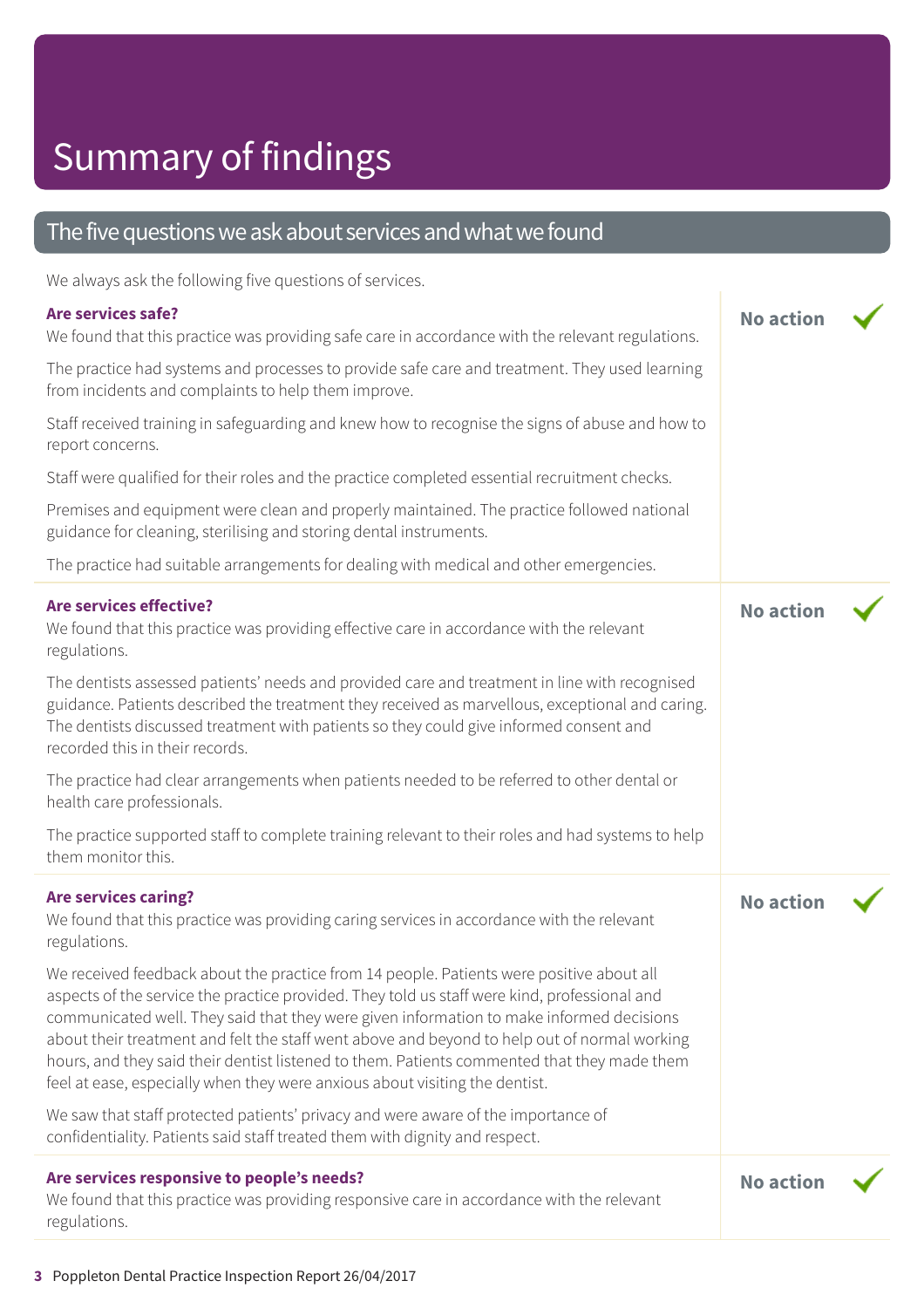# Summary of findings

| The practice's appointment system was efficient and met patients' needs. Patients could get an<br>appointment quickly if in pain.                                                                                                                                                                 |                  |  |
|---------------------------------------------------------------------------------------------------------------------------------------------------------------------------------------------------------------------------------------------------------------------------------------------------|------------------|--|
| Staff considered patients' different needs. This included providing facilities for disabled patients<br>and families with children. The practice had access to interpreter services and had<br>arrangements to help patients with sight or hearing loss.                                          |                  |  |
| The practice took patients views seriously. They valued compliments from patients and<br>responded to concerns and complaints quickly and constructively.                                                                                                                                         |                  |  |
| Are services well-led?<br>We found that this practice was providing well-led care in accordance with the relevant<br>regulations.                                                                                                                                                                 | <b>No action</b> |  |
| The practice had arrangements to ensure the smooth running of the service. These included<br>systems for the practice team to discuss the quality and safety of the care and treatment<br>provided. There was a clearly defined management structure and staff felt supported and<br>appreciated. |                  |  |
| The practice team kept complete patient dental care records which were, Cleary written or<br>typed and stored securely.                                                                                                                                                                           |                  |  |
| The practice monitored clinical and non-clinical areas of their work to help them improve and<br>learn. This included asking for and listening to the views of patients and staff.                                                                                                                |                  |  |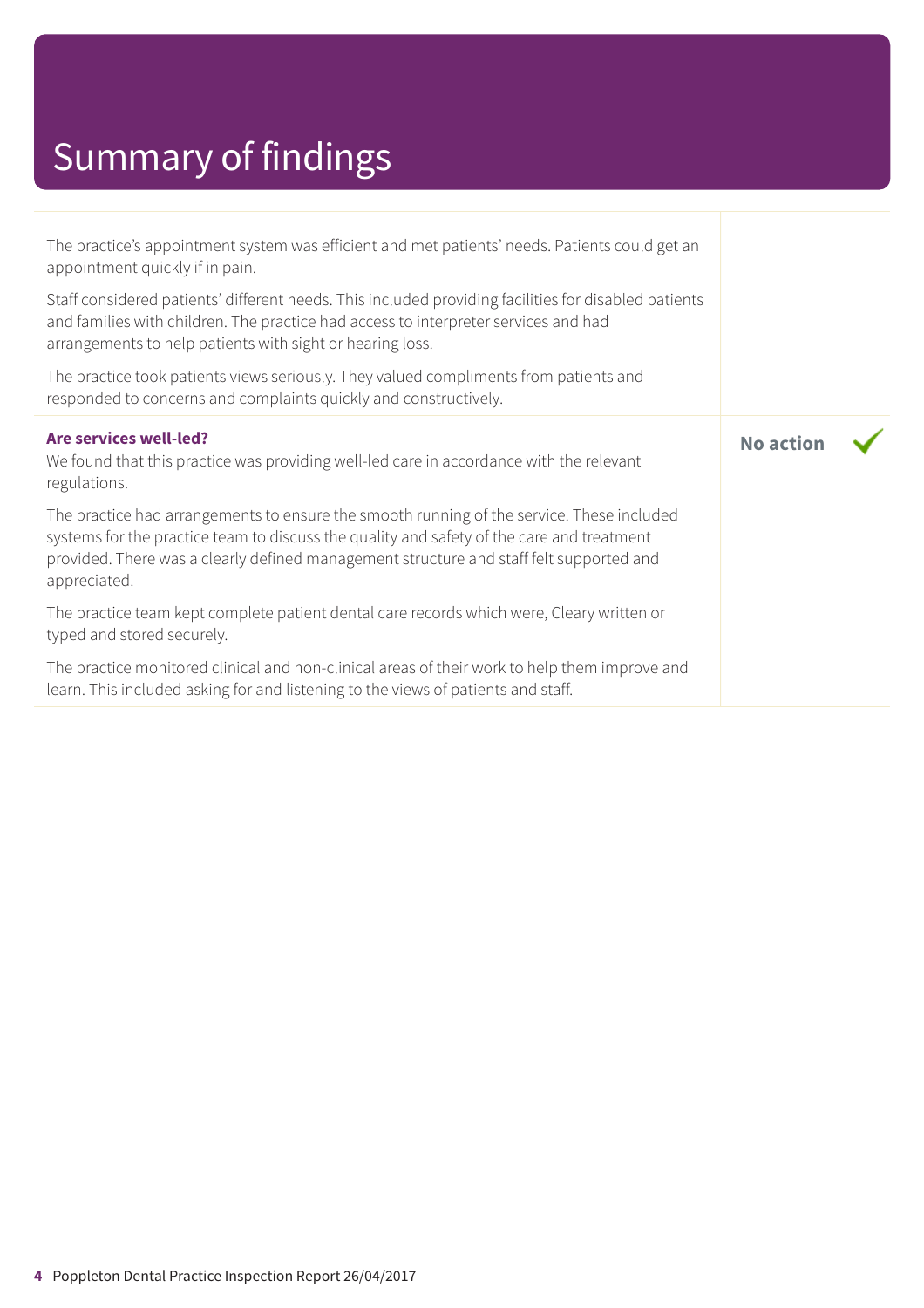## Are services safe?

## **Our findings**

### **Reporting, learning and improvement from incidents**

The practice had policies and procedures to report, investigate, respond and learn from accidents, incidents and significant events. Staff knew about these and understood their role in the process.

The practice recorded, responded to and discussed all incidents to reduce risk and support future learning.

The practice received national patient safety and medicines alerts from the Medicines and Healthcare Products Regulatory Authority (MHRA). Relevant alerts were discussed with staff, acted on and stored for future reference.

### **Reliable safety systems and processes (including safeguarding)**

Staff knew their responsibilities if they had concerns about the safety of children, young people and adults who were vulnerable due to their circumstances. The practice had safeguarding policies and procedures to provide staff with information about identifying, reporting and dealing with suspected abuse. We saw evidence that staff received safeguarding training. Staff knew about the signs and symptoms of abuse and neglect and how to report concerns.

The practice had a whistleblowing policy. Staff told us they felt confident they could raise concerns without fear of recrimination.

We looked at the practice's arrangements for safe dental care and treatment. These included risk assessments which staff reviewed every year. The practice followed relevant safety laws when using needles and other sharp dental items. The dentists used rubber dams in line with guidance from the British Endodontic Society when providing root canal treatment and we were told they had started to use this more for other conservation treatments.

The practice had a business continuity plan describing how the practice would deal events which could disrupt the normal running of the practice.

### **Medical emergencies**

Staff knew what to do in a medical emergency and completed training in emergency resuscitation and basic life support every year.

Emergency equipment and medicines were available as described in recognised guidance. Staff kept records of their checks to make sure these were available, within their expiry date, and in working order.

### **Staff recruitment**

The practice had a staff recruitment policy and procedure to help them employ suitable staff. This reflected the relevant legislation. We looked at three staff recruitment files. These showed the practice followed their recruitment procedure.

Clinical staff were qualified and registered with the General Dental Council (GDC) and had professional indemnity cover.

### **Monitoring health & safety and responding to risks**

The practice's health and safety policies and risk assessments were up to date and reviewed to help manage potential risk. These covered general workplace and specific dental topics. The practice had current employer's liability insurance and checked each year that the clinicians' professional indemnity insurance was up to date.

A dental nurse worked with the dentists and dental hygienists when they treated patients.

### **Infection control**

The practice had an infection prevention and control policy and procedures to keep patients safe. They followed guidance in The Health Technical Memorandum 01-05: Decontamination in primary care dental practices (HTM01-05) published by the Department of Health. Staff completed infection prevention and control training every year.

The practice had suitable arrangements for transporting, cleaning, checking, sterilising and storing instruments in line with HTM01-05. The records showed equipment staff used for cleaning and sterilising instruments was maintained and used in line with the manufacturers' guidance.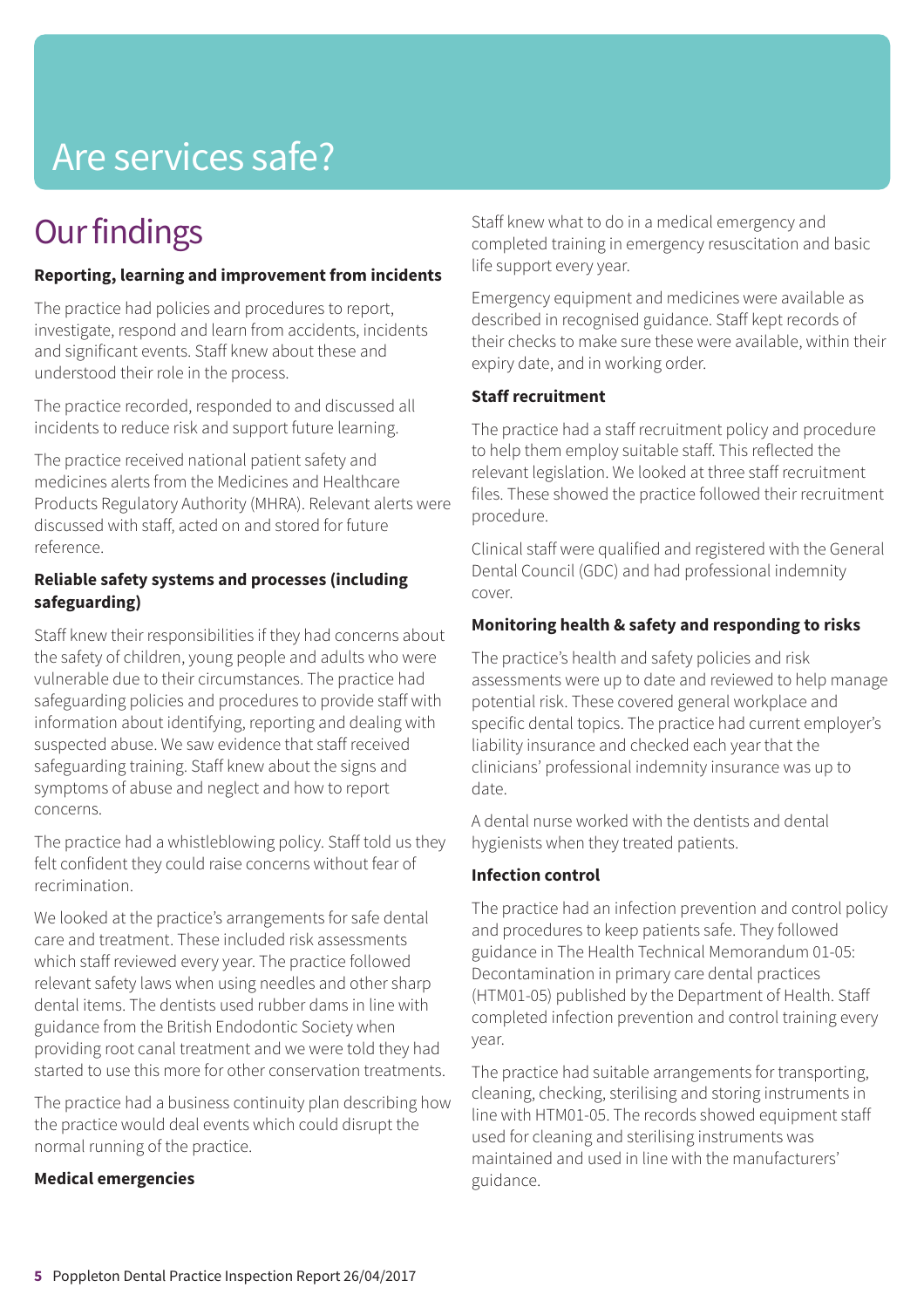## Are services safe?

The practice carried out infection prevention and control audits, the most recent was in March 2017. The audit showed the practice was meeting the required standards.

The practice had procedures to reduce the possibility of Legionella or other bacteria developing in the water systems, in line with a risk assessment.

We saw cleaning schedules for the premises. The practice was clean when we inspected and patients confirmed this was usual.

### **Equipment and medicines**

We saw servicing documentation for the equipment used. Staff carried out checks in line with the manufacturers' recommendations.

The practice had suitable systems for prescribing, dispensing and storing medicines.

The practice stored and kept records of prescriptions as described in current guidance.

### **Radiography (X-rays)**

The practice had suitable arrangements to ensure the safety of the X-ray equipment. They met current radiation regulations and had the required information in their radiation protection file.

We saw evidence that the dentists justified, graded and reported on the X-rays they took. The practice carried out X-ray audits six monthly following current guidance and legislation.

Clinical staff completed continuous professional development in respect of dental radiography.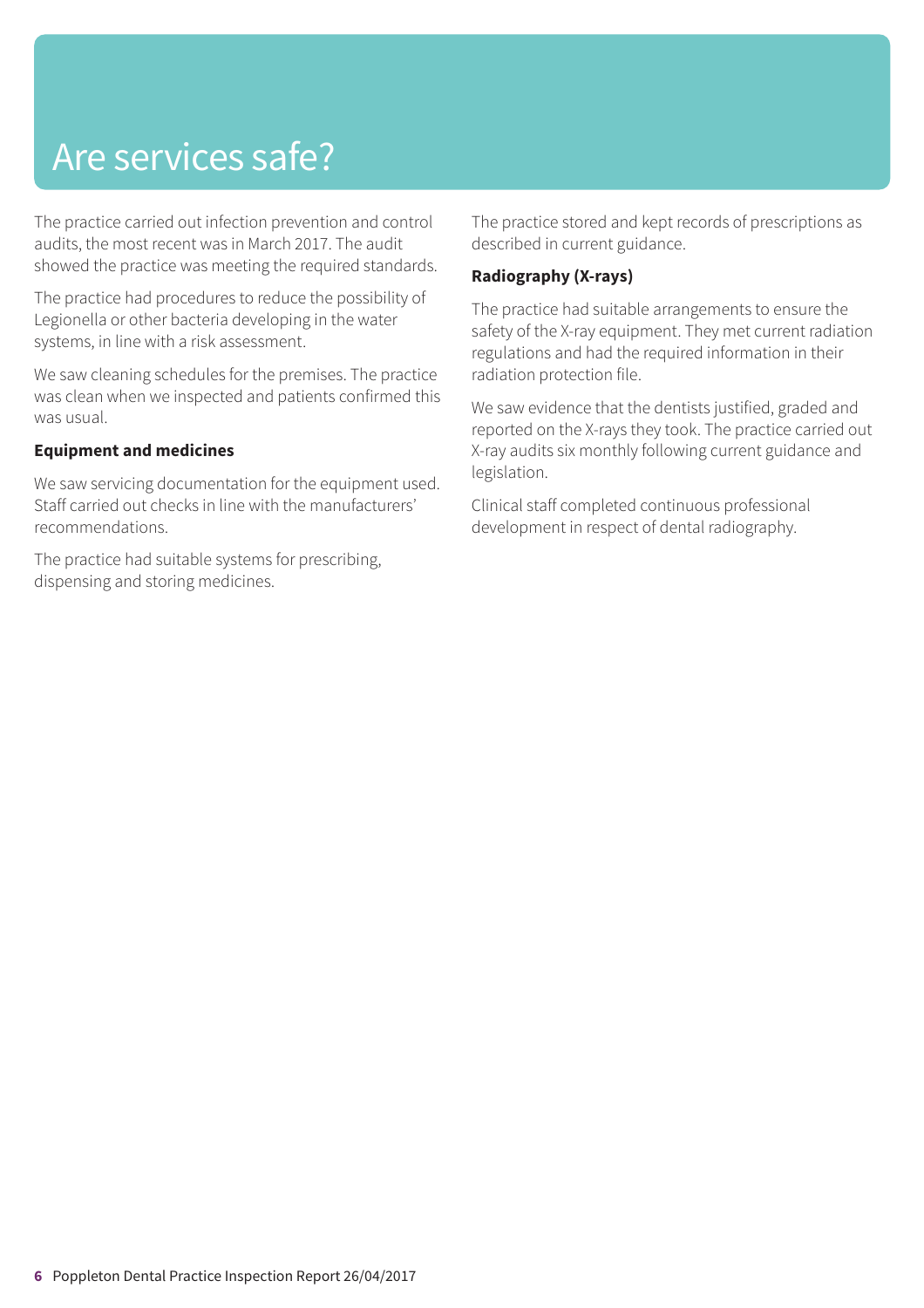# Are services effective?

(for example, treatment is effective)

## **Our findings**

### **Monitoring and improving outcomes for patients**

The practice kept detailed dental care records containing information about the patients' current dental needs, past treatment and medical histories. The dentists assessed patients' treatment needs in line with recognised guidance.

We saw that the practice had an external accreditation company whom audited patients' dental care records to check that the dentists recorded the necessary information.

### **Health promotion & prevention**

The practice believed in preventative care and supporting patients to ensure better oral health in line with the Delivering Better Oral Health toolkit.

The dentists told us they prescribed high concentration fluoride toothpaste if a patient's risk of tooth decay indicated this would help them. They used fluoride varnish for children based on an assessment of the risk of tooth decay for each child.

The dentists told us they discussed smoking, alcohol consumption and diet with patients during appointments. The practice had a selection of dental products for sale and provided health promotion leaflets to help patients with their oral health.

### **Staffing**

Staff new to the practice had a period of induction based on a structured induction programme. We confirmed clinical staff completed the continuous professional development required for their registration with the General Dental Council.

Staff told us they discussed training needs at annual appraisals. We saw evidence of completed appraisals. One member of staff had recently completed an impression taking course and this was being used where possible within the practice.

### **Working with other services**

Dentists confirmed they referred patients to a range of specialists in primary and secondary care if they needed treatment the practice did not provide. These included referring patients with suspected oral cancer under the national two week wait arrangements. This was initiated by NICE in 2005 to help make sure patients were seen quickly by a specialist. The practice monitored urgent referrals to make sure they were dealt with promptly.

The dentists were in the process of being mentored to restore dental implants after they had been placed by a local specialist service. They told us they had been involved with supporting their patients throughout the process.

### **Consent to care and treatment**

The practice team understood the importance of obtaining and recording patients' consent to treatment. The dentists told us they gave patients information about treatment options and the risks and benefits of these so they could make informed decisions. Patients confirmed their dentist listened to them and gave them clear information about their treatment.

The practice's consent policy included information about the Mental Capacity Act 2005. The team understood their responsibilities under the act when treating adults who may not be able to make informed decisions. The policy also referred to Gillick competence and the staff were aware of the need to consider this when treating young people under 16. Staff described how they involved patients' relatives or carers when appropriate and made sure they had enough time to explain treatment options clearly.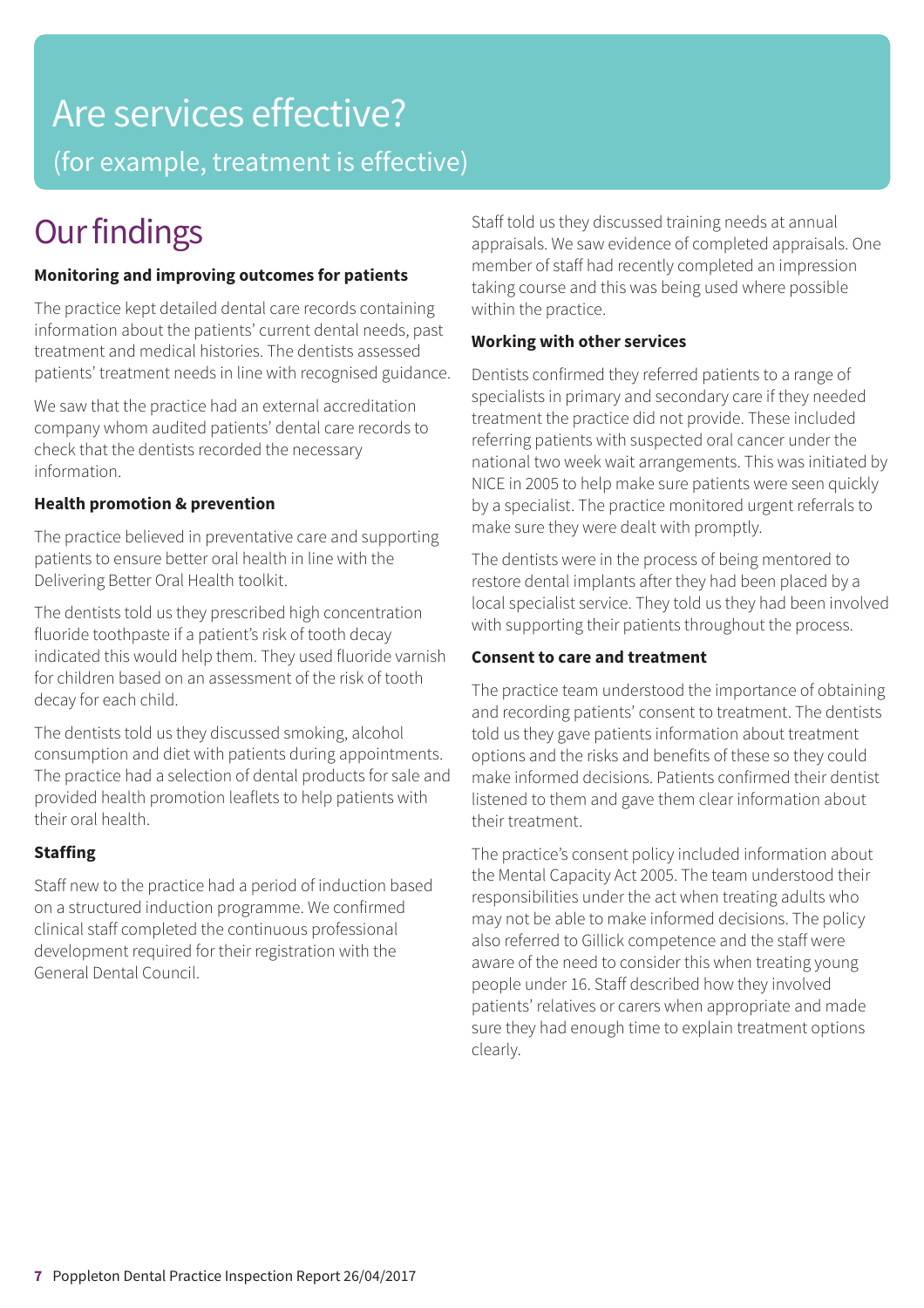## Are services caring?

## **Our findings**

### **Respect, dignity, compassion and empathy**

Staff were aware of their responsibility to respect people's diversity and human rights.

Patients commented positively that staff were caring, friendly and listened. We saw that staff treated patients with respect, courtesy and were efficient and were friendly towards patients at the reception desk and over the telephone.

Nervous patients said staff were compassionate and understanding.

Staff were aware of the importance of privacy and confidentiality. The layout of reception and waiting areas had limited privacy when reception staff were dealing with patients. Staff told us that if a patient asked for more privacy they would take them into another room. The reception computer screens were not visible to patients and staff did not leave personal information where other patients might see it.

Staff password protected patients' electronic care records and backed these up to secure storage. They stored paper records securely.

The practice provided drinking water and information folders with detailed information and advice sheets for patients to take away if required.

### **Involvement in decisions about care and treatment**

The practice gave patients clear information to help them make informed choices. Patients confirmed that staff listened to them, did not rush them and discussed options for treatment with them. A dentist described the conversations they had with patients to satisfy themselves they understood their treatment options.

Patients told us staff were kind and helpful when they were in pain, distress or discomfort.

The practice's website provided patients with information about the range of treatments available at the practice. These included general dentistry and treatments for gum disease and had a bi annual newsletter "toothface" to show the patients what had been improved within the practice or if the team had been involved with local charity work. We saw pictures of staff completing a charity bike ride and we were told they supported the local May Day celebrations by providing a stall with free apples and toothpaste. The practice supported local charity events by sponsorship or by donations.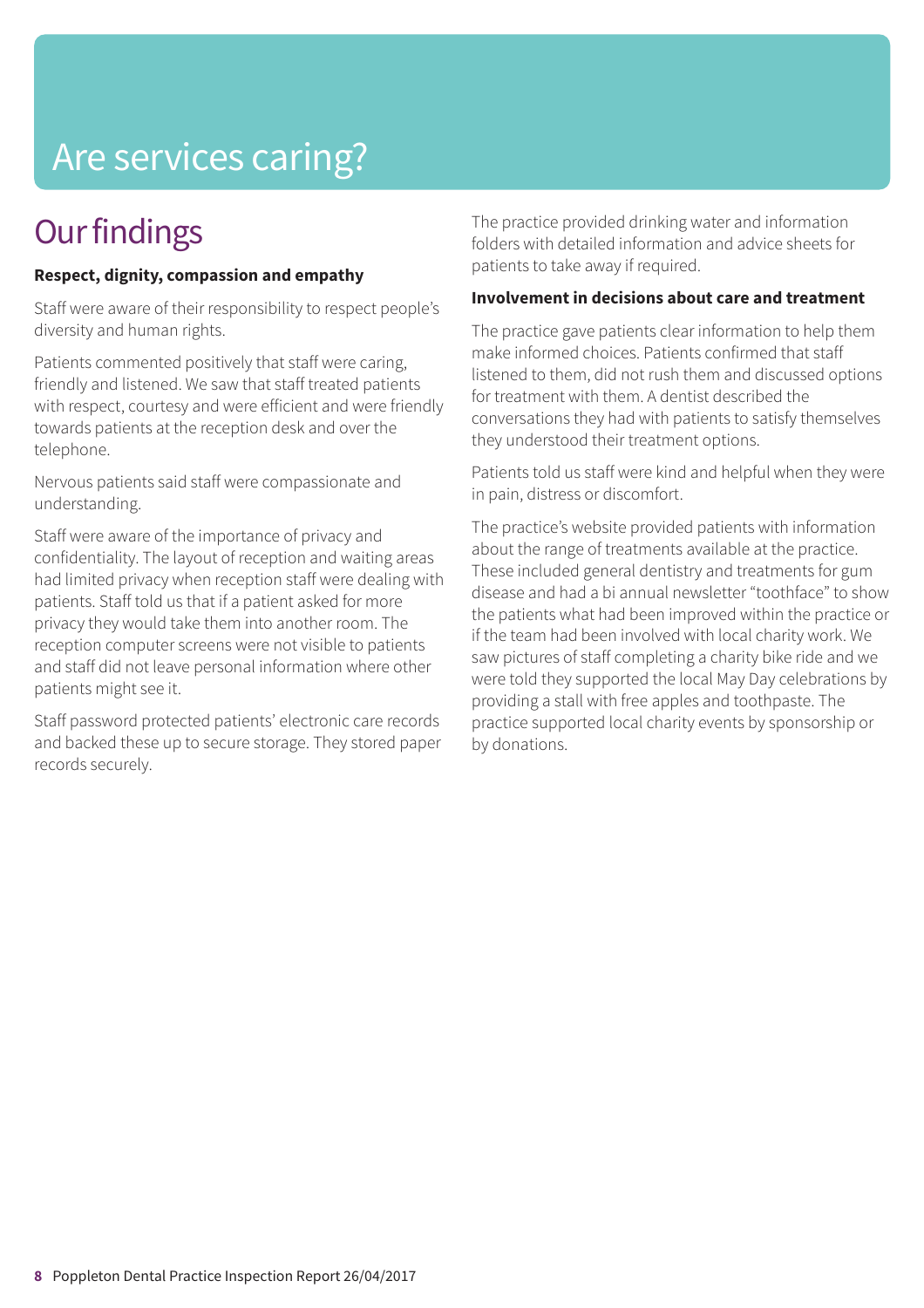## Are services responsive to people's needs? (for example, to feedback?)

## **Our findings**

### **Responding to and meeting patients' needs**

Patients described high levels of satisfaction with the responsive service provided by the practice.

The practice had an efficient appointment system to respond to patients' needs. Staff told us that patients who requested an urgent appointment were seen the same day. Patients told us they had enough time during their appointment and did not feel rushed. Appointments ran smoothly on the day of the inspection and patients were not kept waiting.

Staff told us that they currently had some patients for whom they needed to make adjustments to enable them to receive treatment. The dentists worked closely with a local nursing home to provide care at the practice due to the accessibility. More time would be booked to ensure the patient had time to be accommodated.

We were told the staff supported local schools and provided information packs and goodie bags to be given out with preventative advice.

Staff told us that they telephoned some older patients on the morning of their appointment to make sure they could get to the practice.

As a result of patient feedback the website now had the ability to book appointments directly at a time and date that met the patient's needs. New patients could choose whom they wished to see and book a new patient exam. A system was introduced to highlight these patients so a follow up call and practice information pack could be sent out. Existing patients received a text or email reminder with a link to the booking system if they wished to use this and the practice told us this was being utilised more and more and they had received positive feedback about the process.

### **Promoting equality**

The practice made reasonable adjustments for patients with disabilities. These included step free access accessible toilet with hand rails and a call bell

Staff said they could provide information in different formats and languages to meet individual patients' needs. They had access to interpreter and translation services which included access to British Sign Language and braille.

### **Access to the service**

The practice displayed its opening hours in the premises, their information leaflet and on their website.

We confirmed the practice kept waiting times and cancellations to a minimum.

The practice was committed to seeing patients experiencing pain on the same day and kept two appointments free for same day appointments with each clinician. The dentists provided their own care for out of hours appointments. The website, information leaflet and answerphone provided telephone numbers for patients needing emergency dental treatment during the working day and when the practice was not open. Patients confirmed they could make routine and emergency appointments easily and were rarely kept waiting for their appointment.

### **Concerns & complaints**

The practice had a complaints policy providing guidance to staff on how to handle a complaint. The practice information leaflet explained how to make a complaint. The registered provider was responsible for dealing with these. Staff told us they would tell the registered provider about any formal or informal comments or concerns straight away so patients received a quick response.

The registered provider told us they aimed to settle complaints in-house and invited patients to speak with them in person to discuss these. Information was available about organisations patients could contact if not satisfied with the way the practice dealt with their concerns.

We looked at comments, compliments and complaints the practice received within the past 12 months. These showed the practice responded to concerns appropriately and discussed outcomes with staff to share learning and improve the service.